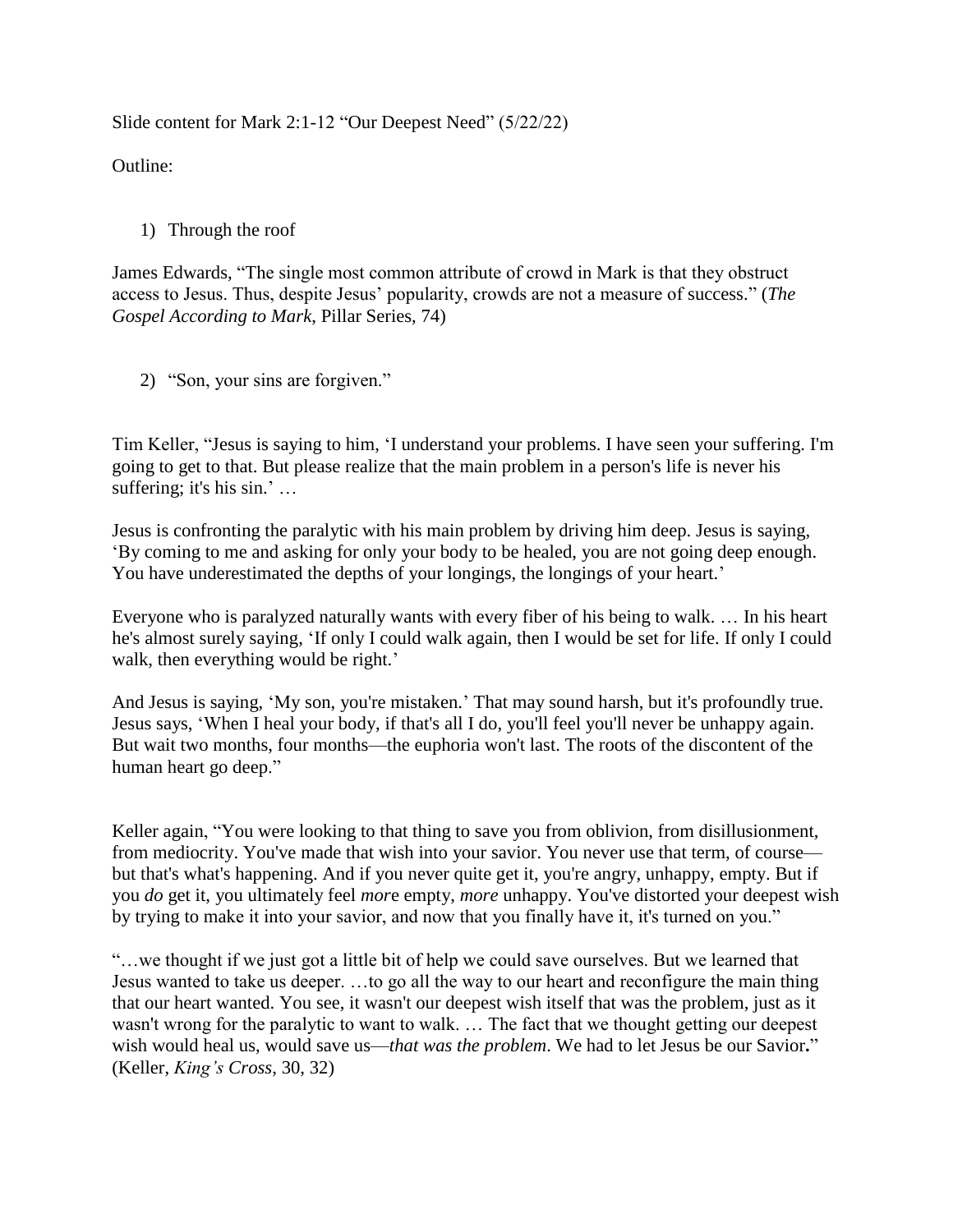3) "Who can forgive sins but God alone?"

4) "Which is easier?"

|    | <b>Dan.</b> 7:9 "As I looked, thrones were placed,                  |
|----|---------------------------------------------------------------------|
|    | and the Ancient of Days took his seat;                              |
| 10 | his clothing was white as snow,                                     |
|    | and the hair of his head like pure wool;                            |
|    | his throne was fiery flames;                                        |
|    | its wheels were burning fire.                                       |
|    | A stream of fire issued                                             |
|    | and came out from before him;                                       |
|    | a thousand thousands served him,                                    |
|    | and ten thousand times ten thousand stood before him;               |
|    | the court sat in judgment,                                          |
|    | and the books were opened                                           |
| 13 | "I saw in the night visions, and behold, with the clouds of heaven  |
| 14 | there came one like a son of man,                                   |
|    | and he came to the Ancient of Days and was presented before him.    |
|    | And <u>to him was given dominion and glory and a kingdom</u> ,      |
|    | that all peoples, nations, and languages should serve him;          |
|    | his dominion is an everlasting dominion, which shall not pass away, |
|    | and his kingdom one that shall not be destroyed                     |

5) Authority and response

James Edwards, "The first mention of faith (2:5) in Mark significantly links it with **acting** rather than with knowing or feeling. Faith is…**active trust that Jesus is sufficient for one's deepest and most heartfelt needs**." (*The Gospel According to Mark*, Pillar Series, 76)

Hugh Martin, "Jesus loved the enthusiast, the man who knew what side he was on and threw himself whole-heartedly into the struggle. He liked energetic action, as in the men who climbed the roof and broke a way through for their paralyzed friend, or in Zacchaeus who forgot his dignity and swarmed up a tree. He loved the generous giver. All four Gospels quote His saying, 'He who loves life loses it; he who spends keeps.' It sums up His attitude to life. He praised the man who banged on the door till he got an answer; He wanted men to show that kind of determination in the affairs of religion. He praised the widow who badgered the unjust judge into doing justice. He did not like playing for safety or burying one's talent. It is the peace-makers